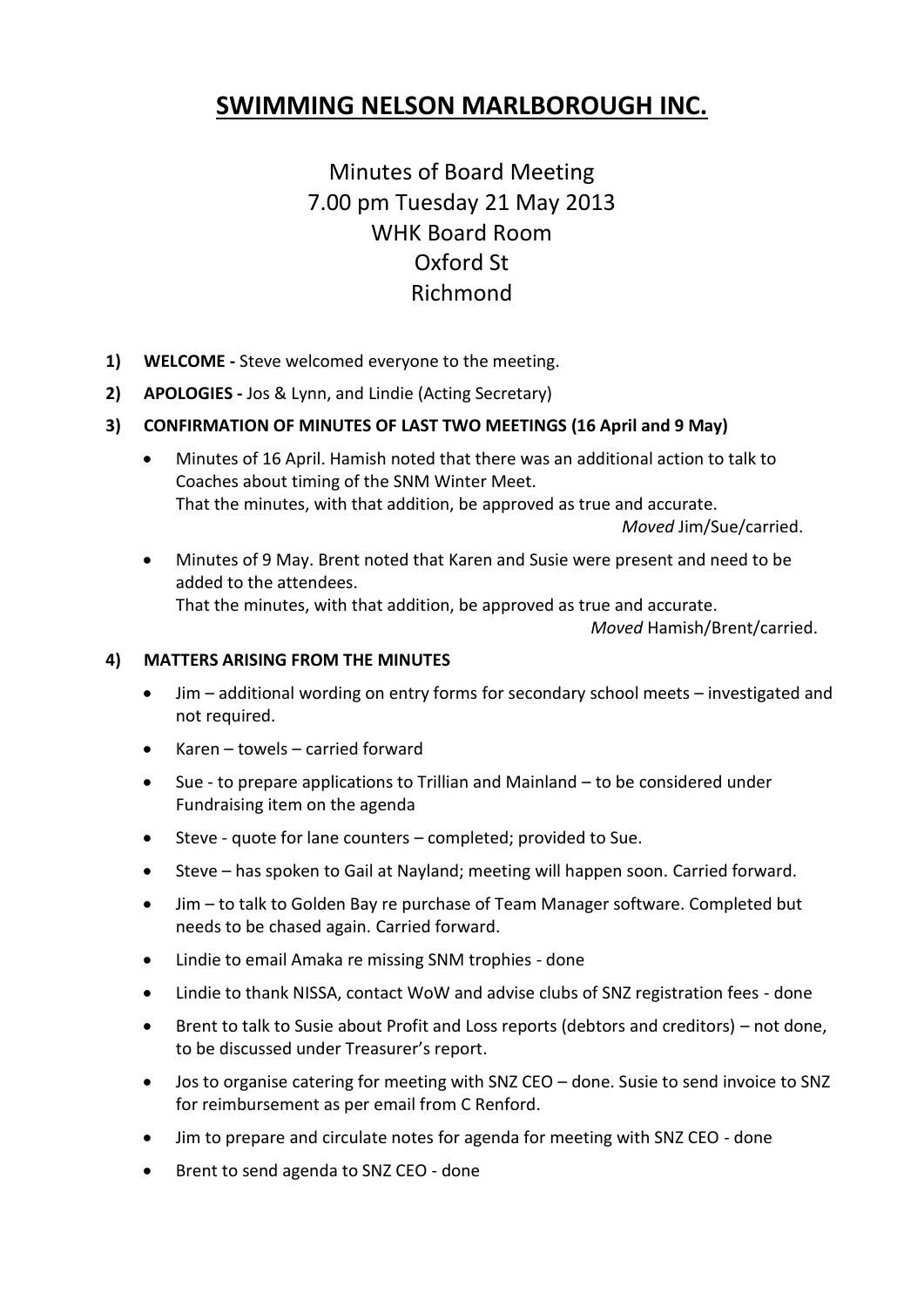- Steve to discuss start procedures (timing) when officials next meet carried forward
- Sue to talk to Waimea College about Tasman Sec Schools meet done
- Lindie to talk to Margaret and then send information to clubs about Swimmer's Fund done
- Lindie to email clubs re AGM date done

## **5) SECRETARY'S REPORT**

The Secretary's Report was discussed.

- Sport Tasman correspondence re High Performance centre. Steve and Brent have spoken to Sport Tasman (Andy Morris) and said would get back to him after next SNM Board meeting with some ideas. Board agreed to suggest that Sport Tasman meet with swimming coaches and other sports to get ideas and level of support.
- AUSTSWIM course Board members were unsure what this correspondence was about.

That the Secretary report be approved. *Moved* Sue/Susie/carried.

## **6) TREASURER'S REPORT**

Susie circulated a report for November to end of financial year. (May-Nov 2012 was circulated for last meeting.) Overall, we have a slight surplus. Hamish queried the difference between income and expense for national entries. Susie to investigate; looks like some entry fee income might have been miscoded.

Susie tabled a draft "Entry Fee Process". Jim indicated that he would like to suggest a few minor changes. The Board agreed that Susie send this to the Nelson Club treasurer and indicate that the Board will be making a decision at the next meeting. If he would like to speak to this, he needs to contact Steve Fryer and indicate that he plans to attend.

*Moved* that the Treasurer's report be adopted Susie/Sue/Carried.

## **7) REGISTRAR/RECORDS REPORT**

Jim presented his report, including a discussion of criteria for the Belsham trophy. Steve and Jim to discuss who should get the award, and possibility of a special award.

*Moved* that the Registrar's report be adopted: Jim/Karen/carried

## **8) PUBLICITY/COMMUNICATION REPORT**

Marlborough Express had good coverage of the Tasman Sec Schools meet including several photos. Shanine is corresponding with the Nelson Mail so there might be coverage there as well.

## **9) FUNDING REPORT**

- Application to Trillian Trust for medals for SI Champs and ribbons for winter meet Trust would not approve the application because the name on our bank deposit slip did match the name on our certificate of incorporation. Sue and Susie to get ANZ bank to email the Trust to indicate that they will accept the payment.
- Mainland Apply for funding for lane counters and T-shirts. Best quotes for both are from Blenheim providers. Sue to finalise application and get Lindie to sign the minutes of Board minutes 16 April.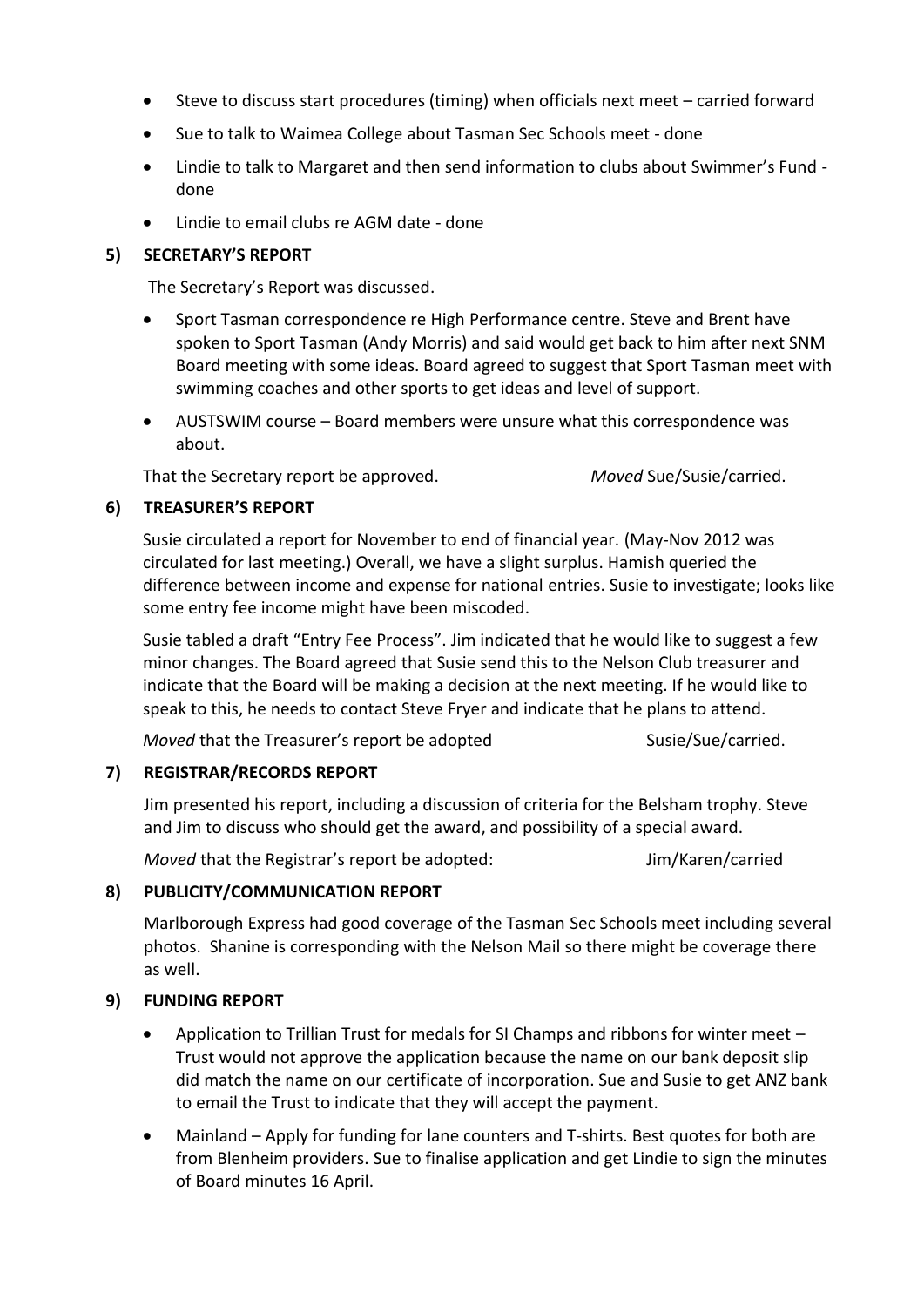*Moved* adoption of funding report Suel/Susie/Carried.

## **10) TECHNICAL**

Steve had nothing to report. Phil reported that Lesley Huckins is coming for both South Island events and will bring four qualified referees with her.

## **11) COACHING REPORT**

Hamish reported that Andy Adair has started the process of establishing a coaches group for the region and will include Golden Bay, Murchison and Kaikoura. He will report back to Hamish again on progress.

*Moved* adoption of coaching report **Hamish/Phil/carried** 

## **12) GENERAL BUSINESS**

## *Whole of sport plan*

Brent has corresponded with Christian Renford re process for WOSP. No date has been set. Workshop will include one representative per region, SNZ board, staff and a few other stakeholders, so about 30 in total.

#### **Comments**

- i. WOSP is not just "whole of sport" it is also "whole of country at all levels of the sport"
- ii. The WOSP should be clear about the roles and responsibilities of SNZ and the regions, especially important because the new constitution will require us to comply with the WOSP (Brent)
- iii. We would some indication of funding to support the regions in any new responsibilities they would be asked to undertake (Brent, Phil)
- iv. Essential to have clear pathways and support for coaches, swimmers, officials and administrators at all levels (Hamish, Steve, Jim)
- v. In sum, WOSP needs to show how activities, funding and support flow through the entire organisation to support the pathways (Hamish)
- vi. Want the WOSP to show where the funding is to come from. Regions need financial support from national level (e.g. Sport NZ) or the plan will fail. Current arrangements are so expensive they are not sustainable (Phil).
- vii. There is a risk that the WOSP will include "unfunded mandates" which are therefore unachievable. Regions will then be in breach of their obligations under the new regional obligations and subject to sanction by SNZ.
- viii. Regional constitutions require that WOSP is binding on regions. SNZ needs to accept that it is also binding on the national body.

#### *Submission on regional constitution*

No comments received from clubs.

*Moved* that the draft submission be approved as final and sent to SNZ.

Brent/Phil/carried.

*SI Champs*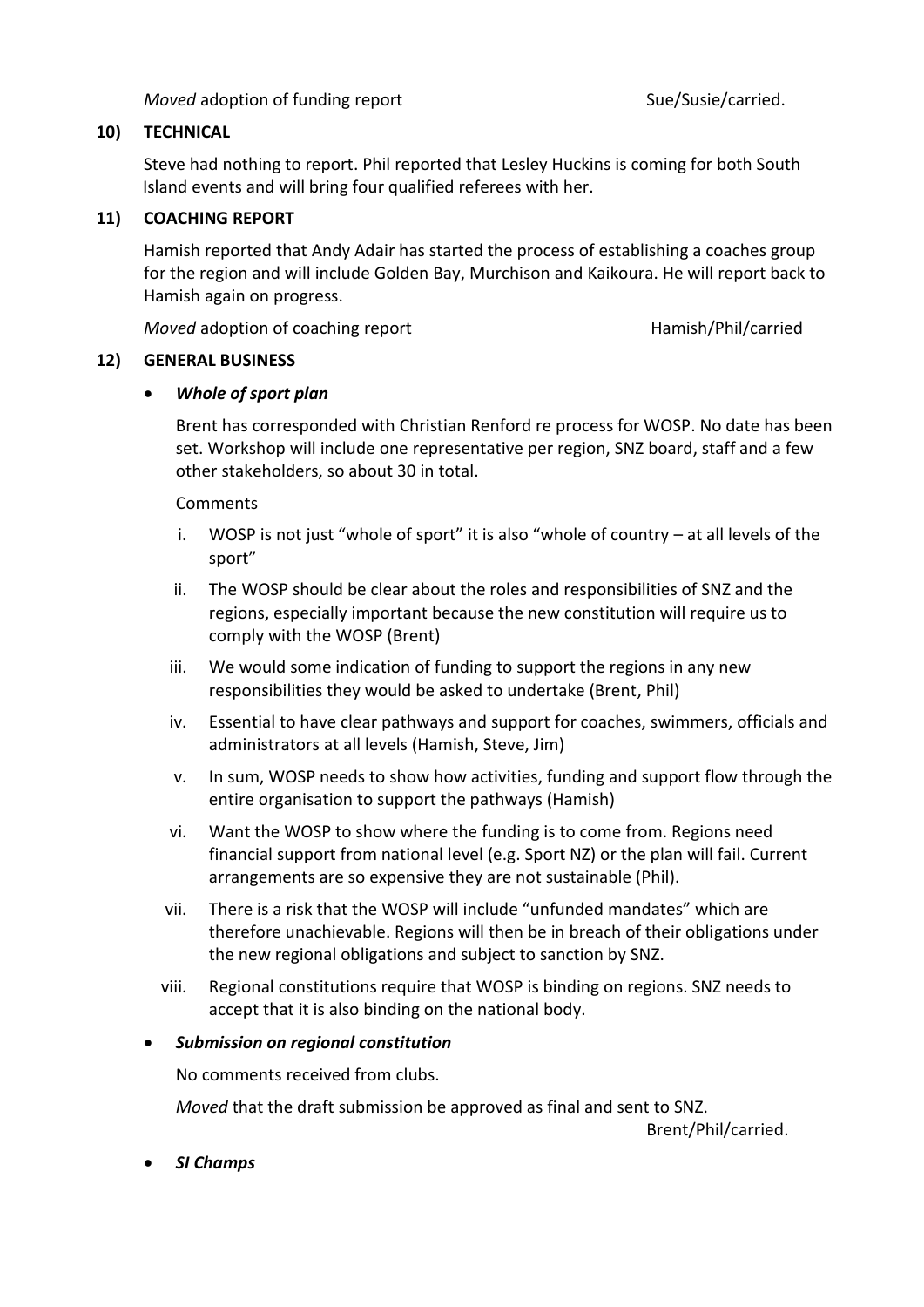Phil noted revised To Do list has been sent.

Sponsorship sold this morning to Heritage Aviation museum for \$200. Board members to all help solicit sponsorships; Phil to send PDF of sponsorship form.

Pool seating plan has been tested; plan has 450 persons with space for 50 more if needed.

Need 2 swimmers, one for each meet, to read the Swimmers Declaration at the beginning of the meets.

Decision on lane counters and T-shirts needed by June meeting.

## *2013-14 Swim Calendar*

Phil tabled the dates requested by Blenheim SC. Hamish presented comments from the coaches (Eileen, Tim and Andy, and Andy has also spoken to other coaches)

*Moved* that the date of the SNM Winter Meet be 10-11 August. Jim/Susie/carried

Jim to send a Winter Meet flier from last year to Hamish to forward to coaches for their input. Hamish to talk to Vaughn at CLM about booking the pool.

*Moved* that Jim or Lindie send a tentative swim calendar to clubs and ask them to submit their requested dates for club meets by Friday 14 June, for the next Board meeting. Jim/Hamish/carried

Phil will discuss with BSC the proposed regional calendar and come back to the board with revised BSC dates.

## *Profit sharing for So Island meets*

Noted that in the past the region has retained the entire profit from hosting of SI meets.

*Moved* that the Board has the discretion to retain entire profit, but in this case in recognition of the significant effort being put in by Blenheim SC, we agree to a 50-50 profit share with the club for the SI Sec Schools and the SI Championships.

Brent/Jim/carried.

## *Coach Accreditation Funding*

The issue was raised but requires more thought. Steve asked Board members to come back with ideas to the next meeting.

## *Call for SGM*

Brent noted that there is no certainty yet as to date when new Regional Constitutions will be available, so we cannot set the date of an SGM yet.

Jim proposed that the status of the SNM Country & Town Champs be reviewed as part of the transition to the new Constitution. It was noted that this can be dealt with in the new bylaws if we have a new Constitution, otherwise it will need to be done via a remit to the AGM.

*Invoicing policy and procedures* – carried forward to next meeting.

## **13) BOARD TIME**

 SI C&T CUP – Hamish reported that the missing cup has been located by Southland and that it was given to him at the Div II meet. The board agreed that the cup should be